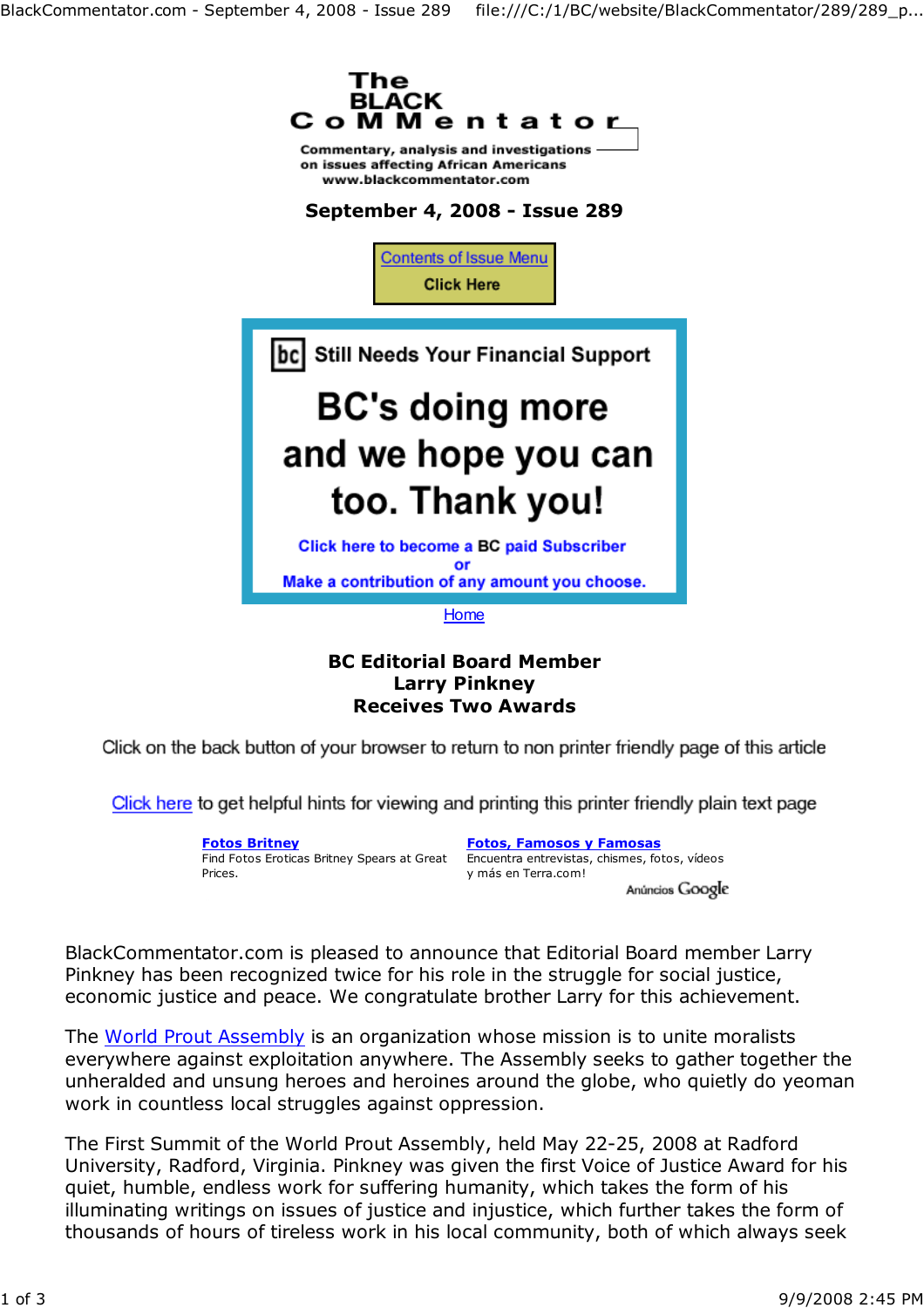to give a voice to the oppressed people of the world.

Four other individuals received the Voice of Justice Award from the World Prout Assembly along with Mr. Pinkney.

The names of the other four awardees are:

Lynne Stewart - New York defense attorney and lifelong advocate for those whom no one else wanted to defend. She was also the keynote speaker at the conference opening night.

Tom Feeley - Editor/Webmaster of Information Clearinghouse - since the past one month Tom has gone underground due to threats on his life and the lives of his family members by government agents because he refuses to take down his site. His present whereabouts is unknown.

Stephen Lendman - who wrote an email in 2005 to Norm Finkelstein, and in response Finkelstein asked if he could put the email on his site as an article - Steve never looked back and has been writing articles ever since at the rate of three every week, always in defense of the oppressed, particularly the Palestinians. He now in addition to writing runs a radio show with Dr. Michel Chossudovsky of www.globalresearch.ca.

Gary Corseri - long-standing poet and writer who gave tremendous moral support for one year towards the manfiestation of the "Building a New World" conference.

Additionally, on July 19, 2008, the Oakland Community School Reunion Committee on behalf of the Oakland School family of staff, parents, students and their children issued a Certificate of Appreciation to Larry Pinkney and BlackCommentator.com. The certificate was presented in recognition of heart-warming assistance, support and time which greatly helped the school make the reunion a joyous, wonderful and successful occasion for all.

## Click here to comment on this article or see what others are saying in the **The BlackCommentator Readers' Corner Blog**

*BlackCommentator.com Editorial Board Member, Larry Pinkney, is a veteran of the Black Panther Party, the former Minister of Interior of the Republic of New Africa, a former political prisoner and the only American to have successfully self-authored his civil/political rights case to the United Nations under the International Covenant on Civil and Political Rights. In connection with his political organizing activities in opposition to voter suppression, etc., Pinkney was interviewed in 1988 on the nationally televised PBS NewsHour, formerly known as The MacNeil/Lehrer NewsHour. For more about Larry Pinkney see the book,* Saying No to Power: Autobiography of a 20th Century Activist and Thinker *, by William Mandel [Introduction by Howard* Zinn*]. (Click here to read excerpts from the book). Click here to contact Mr. Pinkney.*



Home